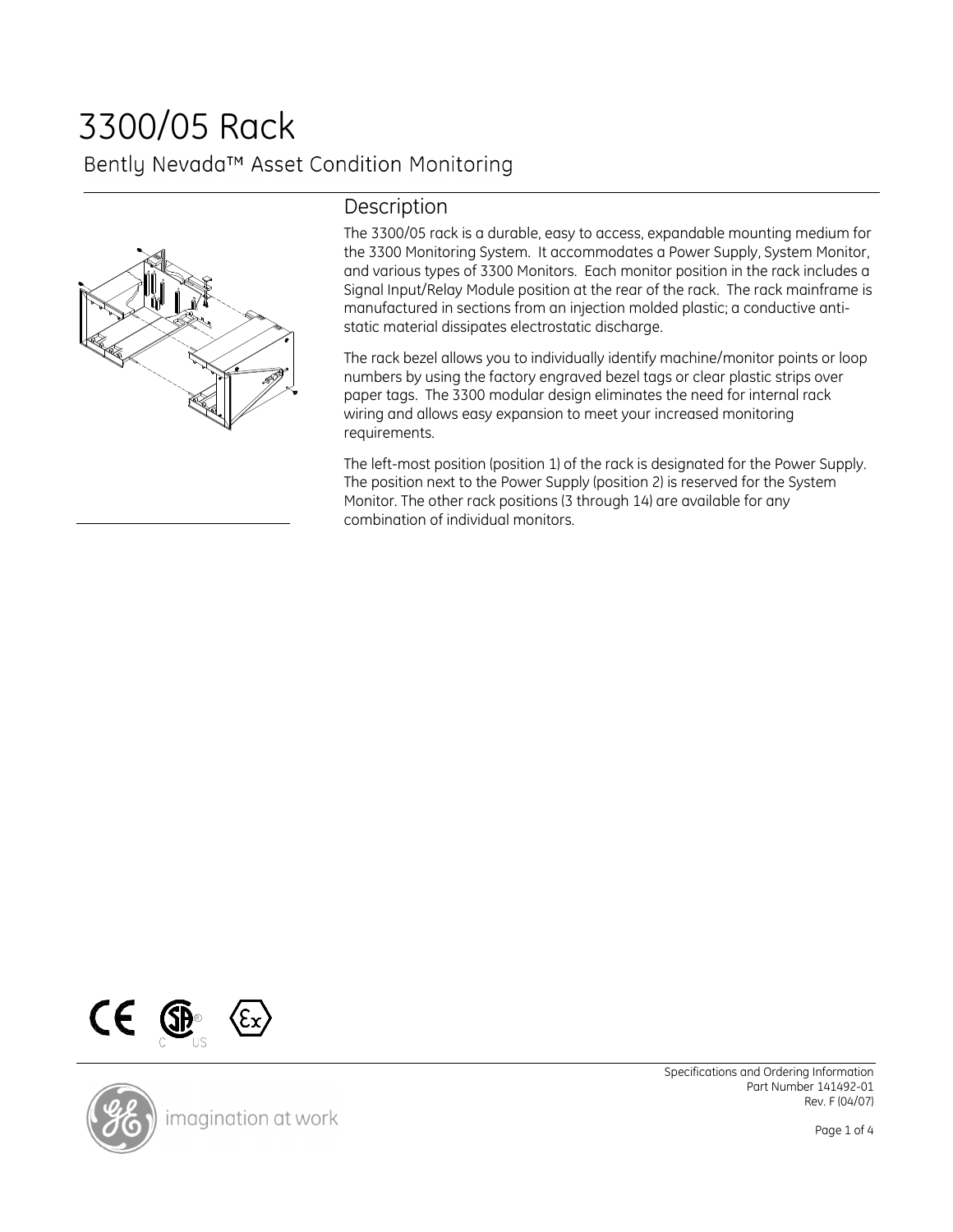### Hazardous Area Approvals CSA/NRTL/C

#### Approval Option (01)

Class I, Div 2

Groups A, B, C, D

T4 @ Ta max 65 °C

**Certification** Number

150368 - 1002151 (LR 26744)

### ATEX

Approval Option (02)

#### For Selected Ordering Options with ATEX/CSA agency approvals:

 $\langle \overline{\epsilon_{x}} \rangle$  II G

EEx nC[L] IIC

T4  $@$  Ta = -20 $°C$  to +60 $°C$ 

**Certification** Number

BN26744C-55A

## Ordering Information

Rack

3300/05-AXX-BXX-CXX

### Option Descriptions

A: Rack Size Option (SDI/DDI Compatible)

21 4-position

- 22 6-position
- 23 8-position
- 24 10-position
- 25 12-position
- 26 14-position
- 27 8-position 19-inch EIA mounting
- 31 4-position with internal barrier bar
- 32 6-position with internal barrier bar
- 33 8-position with internal barrier bar
- 3 4 10-position with internal barrier bar
- 3 5 12-position with internal barrier bar
- 3 6 14-position with internal barrier bar
- 37 8-positon 19-inch EIA mounting with internal barrier bar
- B: Agency Approval Option
	- 00 Not Required
	- 01 CSA/NRTL/C
	- 02 ATEX self certification

Note: ATEX approval requires the monitor rack be installed in a weatherproof housing.

- C: Mounting Option
	- 00 Standard
		- 01 Used in Weatherproof housing or for 19-inch EIA rack mounting.

Note: Weatherproof housing option provides EIA type mounting holes on rack front panel.

### Accessories:

### 101703-01

Blank Kit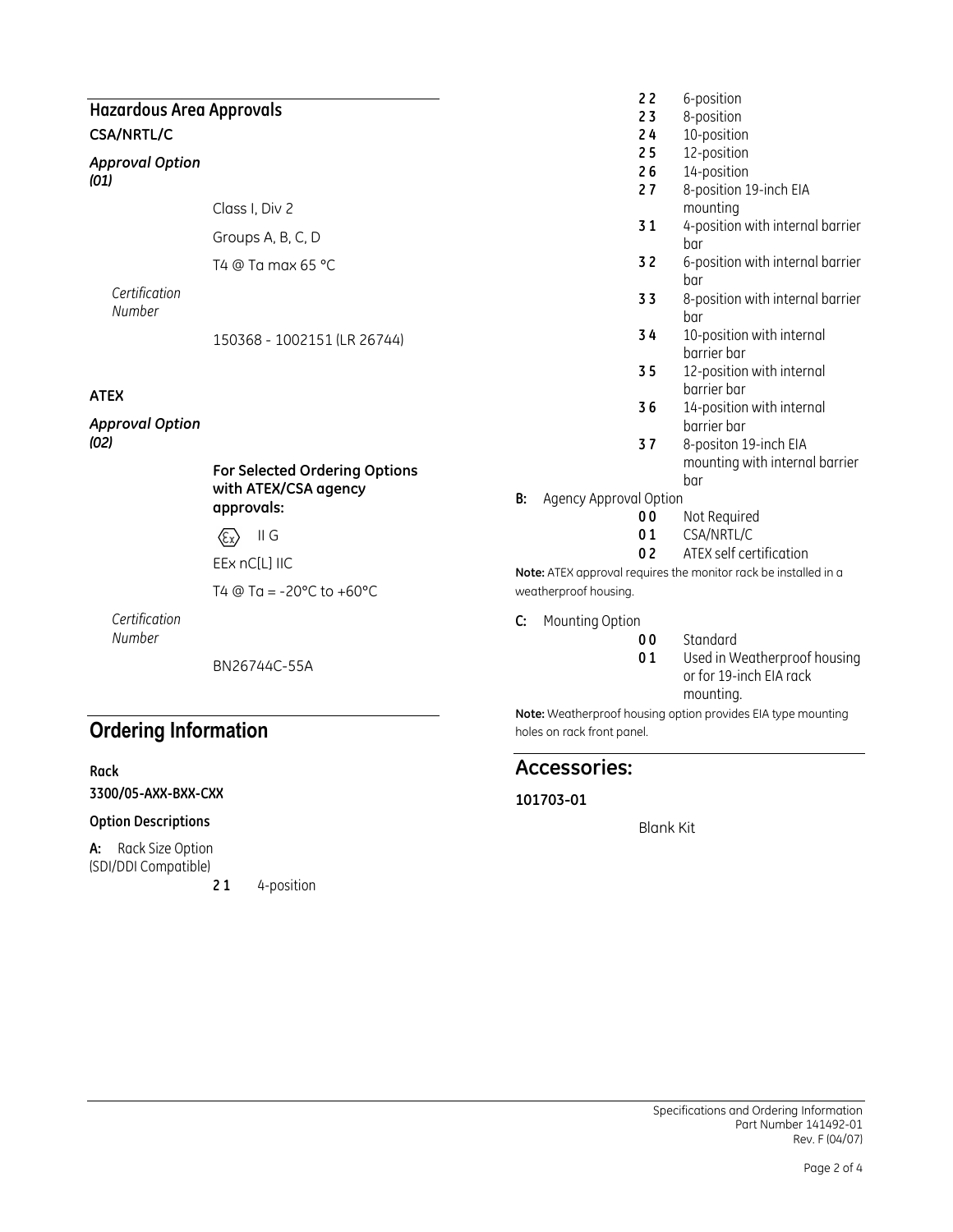# Dimensions

3300/05 Rack -27 or -37 option shown



Note: Dimensions are in millimetres (inches)

EIA mounting dimensions for 3300, 8 position rack

| <b>Variable Dimension Table</b> |               |          |          |          |          |          |          |
|---------------------------------|---------------|----------|----------|----------|----------|----------|----------|
| Variable                        |               | 4        | 6        | 8        | 10       | 12       | 14       |
| Dimension                       |               | Position | Position | Position | Position | Position | Position |
| A                               | Inches        | 11.00    | 15.00    | 19.00    | 23.00    | 27.00    | 31.00    |
|                                 | Millimetre    | 279.4    | 381      | 482.6    | 584.2    | 685.8    | 787.4    |
|                                 | S             |          |          |          |          |          |          |
| B                               | <b>Inches</b> | 8.18     | 12.18    | 16.18    | 20.18    | 24.18    | 28.18    |
|                                 | Millimetre    | 207.8    | 309.4    | 411.0    | 512.6    | 614.2    | 715.8    |
|                                 | S             |          |          |          |          |          |          |
| C                               | <i>Inches</i> | 8.56     | 12.57    | 16.57    | 20.58    | 24.58    | 28.59    |
|                                 | Millimetre    | 217.4    | 319.3    | 420.9    | 522.7    | 624.3    | 726.2    |
|                                 | S             |          |          |          |          |          |          |